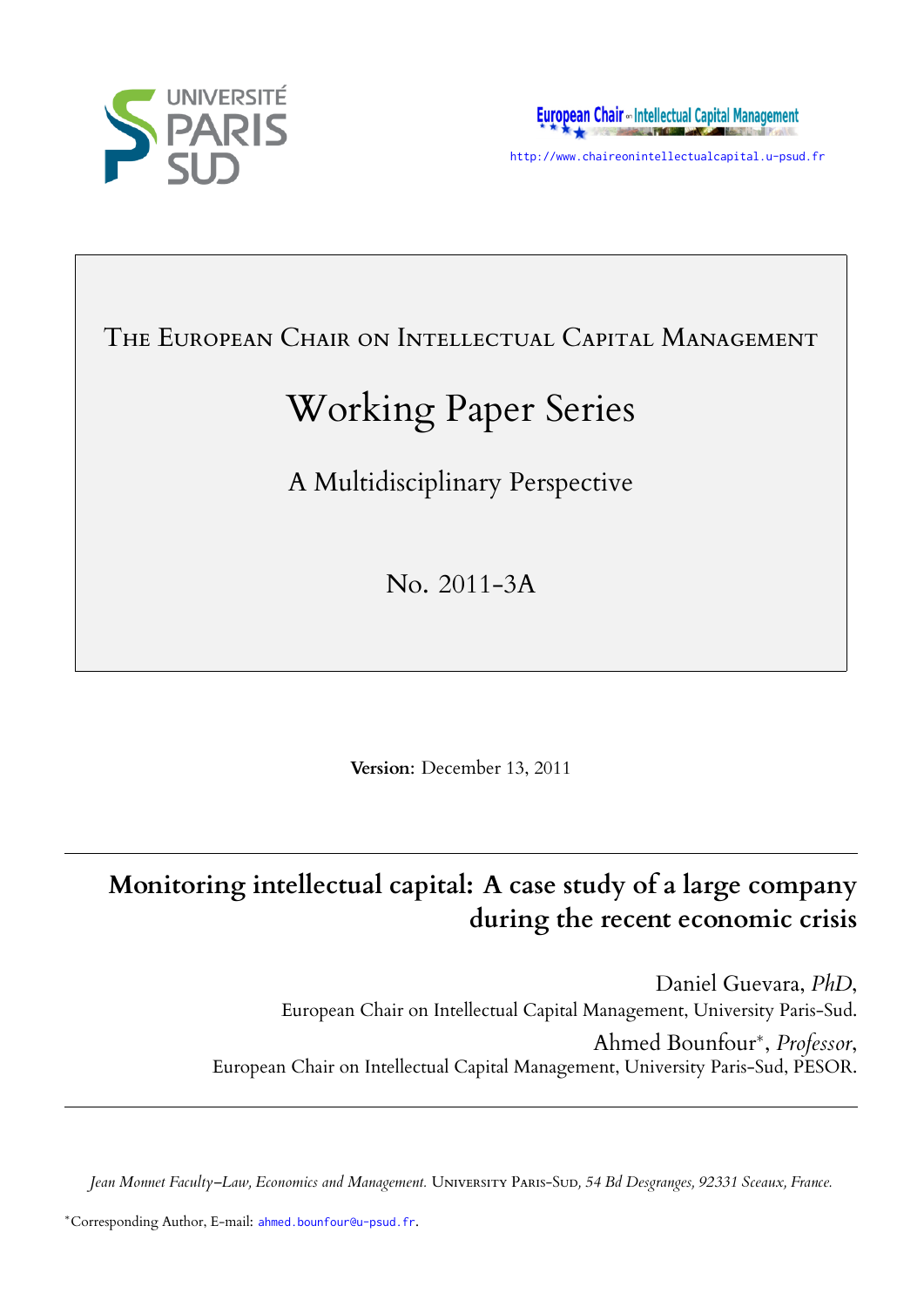#### **ABSTRACT**

Nowadays, the businesses and organizations are facing two conditions that are relevant for their performance. One is related to the economic crisis that the majority of businesses have been experiencing since the international financial crisis of 2007. This crisis has impacted a great amount of markets and industries around the world. The second condition is more related to the increasing interest of organizations to identify intangible assets and the way they contribute to value generation, as found on relevant literature. The present research considers both conditions at the seam time, as both are relevant elements that identify the economic crisis of an organization based on Akerman's business cycle. Furthermore, this work identifies those intangible assets (intellectual capital) that are aiding to respond to the critical condition while they are managed differently, from a general and economic growth context to an economic crisis and recession situation.

## **1 Introduction**

A great challenge that businesses and organizations are facing nowadays is the international economic crisis. Since 2007-2008, the world has been experiencing the worst economic crisis and this is considered as the "perfect storm" after the "Great Depression" that started in the USA in 1929 (Krugman et al, 2009). But, before going forward on the impact of the economic crisis in business performance, it is appropriate to clarify the concept of economic crisis and the performance of intangible assets.

According to Dayton (2004), a crisis is a serious threat to the basic structures or fundamental values and norms of a social system which, under pressure and uncertain circumstances, requires people to make critical decisions. During a crisis situation, most of the people make decisions based primarily on their experience and intuition often ignoring other forms of decision support (Santella et al. 2009).

There are different types of crisis. The classification depends on its origin and the threat to the organization, as follows: economic, health, security, social, and financial, among others. Regardless the type of crisis, people inside the organization that is affected by the adverse context try to make decisions to respond to that threat (Santella et al. 2009; Pressman, 2011). Moreover and per Pressman (2011), one of the important aspects in decision making is to identify the habits and rules that drive individual decision maker's behavior. Also, the way people make their decisions influences the performance of intangible assets within the organization. The aim of this research is to identify how intangible assets behave and adapt to the critical situation to help the organization respond to the economic crisis.

Returning to the actual international economic crisis described previously, this threat impacts not only the macroeconomic elements of the nations and regions but also the microeconomic elements of industries inside, including the organizations and businesses belonging to those impacted industrial sectors (Suetorsak, 2006).

The microeconomic concepts are originally from the industrial organizations theory (Ilmakunnas and Topi, 1999) and the organizations belonging are influenced by the industrial sector they belong to, which are considered for the firm theory. So, the microeconomic theoretical concepts could apply to a specific organization (Kawai and Urata, 2002).

## **1.1 Economic crisis framework**

The economic crisis is part of the economic cycle as described in Akerman's (1960) and Schumpeter's (1939) business cycle theories.

Schumpeter's business cycle theory considers three fundamental elements as follows and are described on his book "Business Cycle: A Theoretical, Historical, and Statistical Analysis of the Capitalist Process" (1939):

- 1. Regardless the macro or micro economic perspective, the economy of an organization is influenced by external elements that make it change and adapt.
- 2. The innovation and its respective entrepreneurs are both factors that have the most important elements that drive the beginning of any business cycle.
- 3. The business cycle is related to the three cycles that Schumpeter used to base his theories. The lengths of the following cycles are based on time duration and no other internal factor.
	- *•* Kondratieff cycle (50 years)
	- Juglar cycle (7 to 11 years)
	- Kitchin cycle (3 to 5 years)

Meanwhile, for Akerman's model the organizations live in business cycles that are influenced primarily by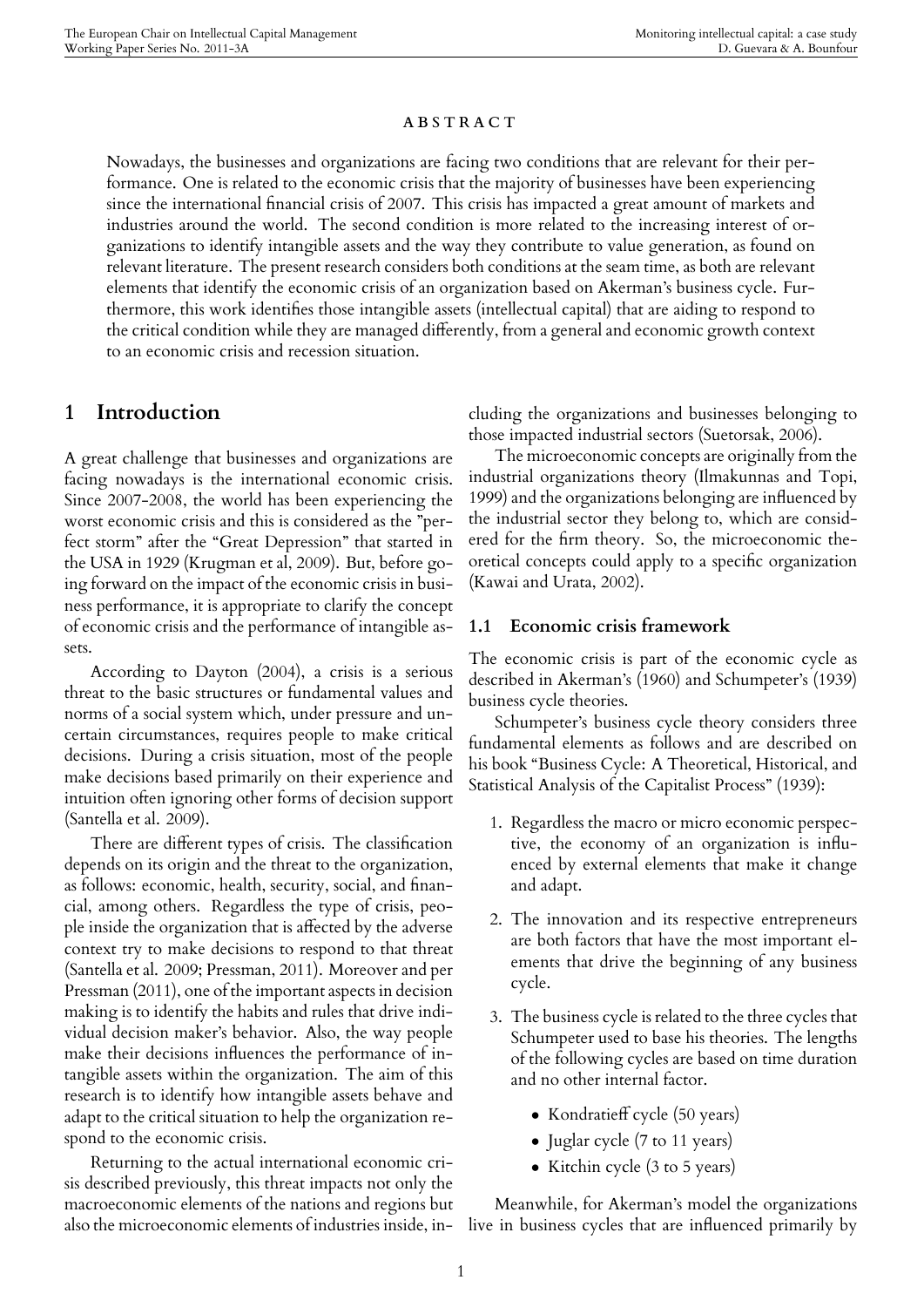external agents (Akerman, 1960, 186). But in general, his economic model is similar to Schumpeter's concepts because it considers empirical data coming from historical activities (Akerman, 1949). This is becuase Akerman studied and was part of the Stockholm school, like Schumpeter (Erixon, 2005).

Akerman's (1960) business cycle is made of a wave with a specific length and amplitude with 6 phases identified in the next Figure 1, whereas:

- **Phase 1:** This is the lowest part of the cycle, and could be considered as the beginning of the economic cycle.
- **Phase 2:** It is the small time period where there is a transition between phase 1 and 3 where the growth starts.
- **Phase 3:** This is an accumulative and growth period of the micro economic model.
- **Phase 4:** This is the time period previous to the economic crisis and it is right after the growth ends.
- **Phase 5:** Similar to phase Phase 2, this small period of time identifies the crisis and the recession or economic contraction starts next.
- **Phase 6:** It is the slope down of the economy of the organization and fosters the specialization of the organization and business to survive.





The terms and concepts used by Akerman's business cycle are used for the industry and the firm, meaning that those concepts of phases of the business cycle apply not only at the industry level but also at the firm level (Erixon, 2011). For this reason, the Akerman business cycle reflects the industry cycle and consequently the enterprise economic performance as follows in figure 2 (Erixon, 2011; Kawai and Urata, 2002; Ilmakunnas and Topi, 1999).

Figure 2 shows how Akerman's economic cycle has a similar shape as an industrial sector that is affected by the current economic crisis and also at the bottom is the economic crisis of a business belonging to such industry. The business represented in this figure is used as case study for this research.

Figure 2: From Akerman's microeconomic business cycle to firm economic performance.



## **1.2 Intellectual capital framework**

In the relevant literature reviewed, the intellectual capital of any organization could be considered as a reference to group and measure the contribution of the intangible assets and they could be grouped as follows: human, structural and relational capital (Bounfour, 2003; Ordoñez, 2003; Andriessen, 2004)

According to Lev (2001) an intangible asset is any asset that has a future economic benefit or income for the organization but does not have physical representation, such as goodwill. It could be considered as an accounting element. In the other hand, Andriessen (2004) considers that intangibles assets should rather be regarded as intangible resources, because the asset term implies control and ownership, while resource is more appropriate to the intangible nature.

Following are the descriptions found for the different groups of the intellectual capital and the intangible assets that belong to such groups are listed.

### **1.2.1 Human Capital**

This group is made of different knowledge assets of the person, such as people knowledge backlog coming from training, skills, innovation and others (Ordoñez, 2003). This capital is part of the underpinnings core competence of the organization (Harvey & Lusch, 1997; Jennewein, 2004, Lee et al., 2003), as listed in the next Table 1.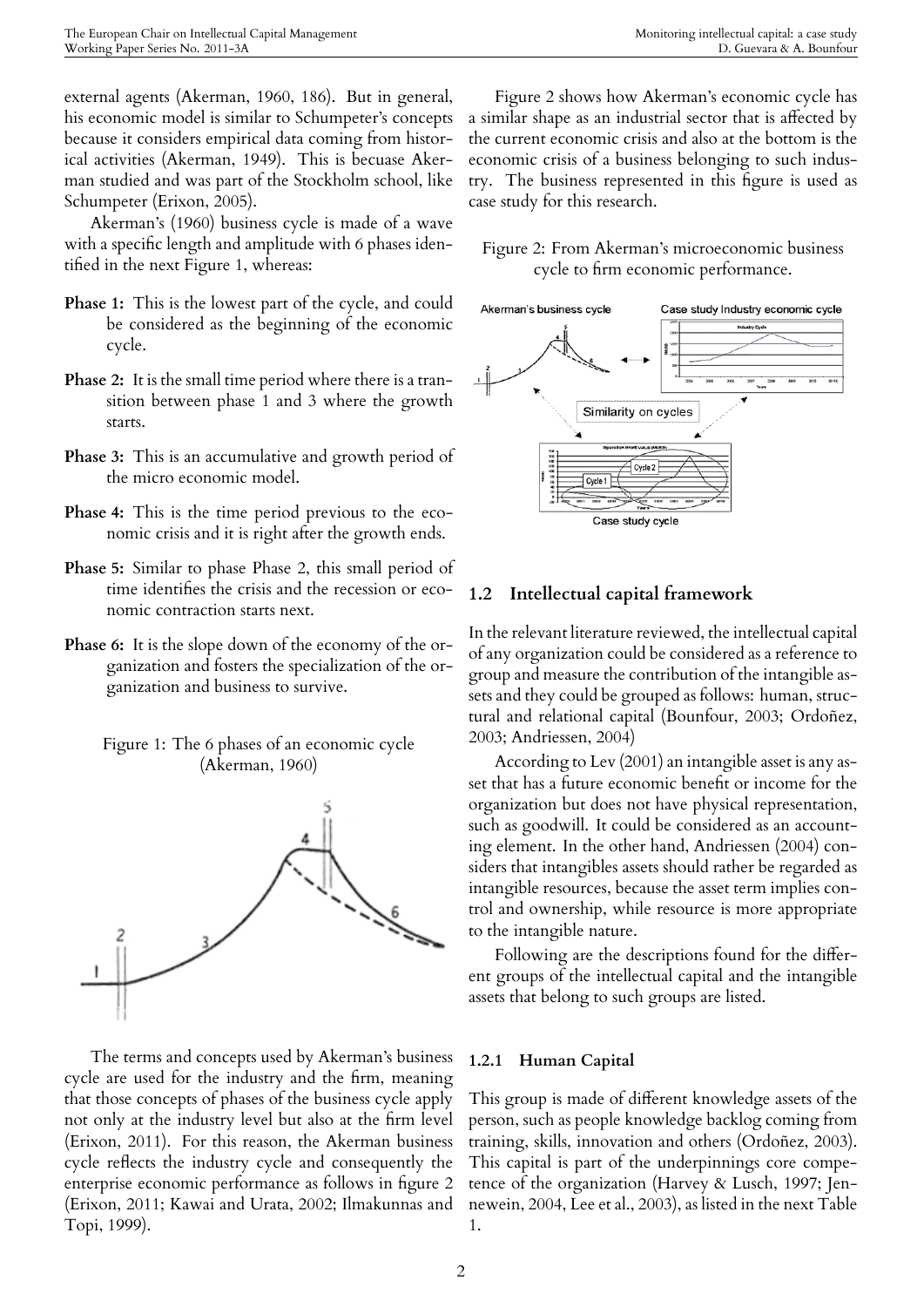| <b>Intellectual Capital</b> | <b>Intangible Assets</b>                                                                                                                                                                  |
|-----------------------------|-------------------------------------------------------------------------------------------------------------------------------------------------------------------------------------------|
| 1. Human Capital            | 1.1 Backlog Knowledge<br>1.2 Skills<br>1.3 Innovation<br>1.4 Values<br>1.5 Experience<br>1.6 Know-how<br>1.7 Loyalty<br>1.8 Performance<br>1.9 Development<br>1.10 Attitude<br>1.11 Other |

Source: Rudez, 2006; Castro and Lopez, 2008; Bornemann, 2007; Stahle and Bounfour, 2008; Marr et al, 2004.

### **1.3 Structural Capital**

The second group of the intellectual capital classification arises after intangible assets are implemented in the organization and contribute to the value creation, such as processes, methods, systems, information technology, software, among others as shown in the next Table 2 (Ordoñez, 2003; Rudez, 2006; Castro and Lopez, 2008; Bornemann, 2007; Stahle and Bounfour, 2008; Marr and Adams,2004; Mourtisen et al., 2001).

Table 2: Structural capital taxonomy

| <b>Intellectual Capital</b> | <b>Intangible Assets</b>                                                                                                                                                                                                                                                                                              |  |
|-----------------------------|-----------------------------------------------------------------------------------------------------------------------------------------------------------------------------------------------------------------------------------------------------------------------------------------------------------------------|--|
| 2. Structural Capital       | 2.1 Investment in R&D<br>2.2 Process and procedures<br>2.3 Innovation process<br>2.4 Intellectual property<br>2.5 Cut cost process<br>2.6 Culture<br>2.7 Administration<br>and<br>management<br>2.8 Information technology<br>2.9 Routines and practices<br>2.10 Publications<br>2.11 Business strategy<br>2.12 Other |  |

Source: Rudez, 2006; Castro and Lopez, 2008; Bornemann, 2007; Stahle and Bounfour, 2008; Marr et al, 2004.

#### **1.3.1 Relational Capital**

In the next Table 3 is the group of intangibles that have a direct relation to the activities outside the organization that involves customer, government authority relationship and international operations, among others (Ordoñez, 2003).

Table 3: Relational capital taxonomy

| <b>Intellectual Capital</b> | <b>Intangible Assets</b>                 |
|-----------------------------|------------------------------------------|
|                             | 3.1 International and local<br>providers |
|                             | 3.2 Customer                             |
|                             | 3.3 Government participa-                |
|                             | tion                                     |
| 3. Relational Capital       | 3.4 Partners                             |
|                             | 3.5 Stakeholders                         |
|                             | 3.6 Stockholders                         |
|                             | 3.7 International policies               |
|                             | 3.8 International operations             |
|                             | 3.9 Consultants and asses-               |
|                             | sors                                     |
|                             | $3.10$ Other                             |

Source: Rudez, 2006; Castro and Lopez, 2008; Bornemann, 2007; Stahle and Bounfour, 2008; Marr et al, 2004.

#### **1.4 Intellectual capital under economic crisis**

Modern economic theory recognizes that intangible assets have an important role on firms' competitiveness and help these to prevail over economic crisis, particularly with those intangibles related to technology development and innovation, because they are a stream of future benefits (Barro, 1989; Pate and Narain, 2008; Johanson et al., 2001, Power, 2001).

Table 4: Intangible assets for economic crisis context

| <b>Intellectual Capital</b> | <b>Intangible Assets</b>                                                                                                   |
|-----------------------------|----------------------------------------------------------------------------------------------------------------------------|
| 1. Human Capital            | 1.1 Knowledge<br>1.2 Skills<br>1.3 Innovation<br>1.4 Values<br>1.5 Experience                                              |
| 2. Structural Capital       | 2.1 Investment in R&D<br>2.2 Process and procedures<br>2.3 Innovation process<br>2.4 Intellectual property<br>2.5 Cut cost |
| 3. Relational Capital       | 3.1 International and local<br>providers<br>3.2 Customer<br>3.3 Government participa-<br>tion                              |

Santoro and Gaffeo, 2009; Schenker-Wicki et al, 2009; Pate and Narain, 2008; Harvey and Lusch, 1997; Jennewein, 2004; Lee et al, 2003; Eckstein, 2004; Ernst, 1998 ; Tan and Mathews, 2009 ; Akerman, 1960; Chin et al, 1999 ; Eliasson, 2005; Lafrenz, 2006; Lee and Makhija, 2009; Chung and Beamish, 2005; Mudd et al, 2002; Kalyuzhnova and Vagliasindi, 2006.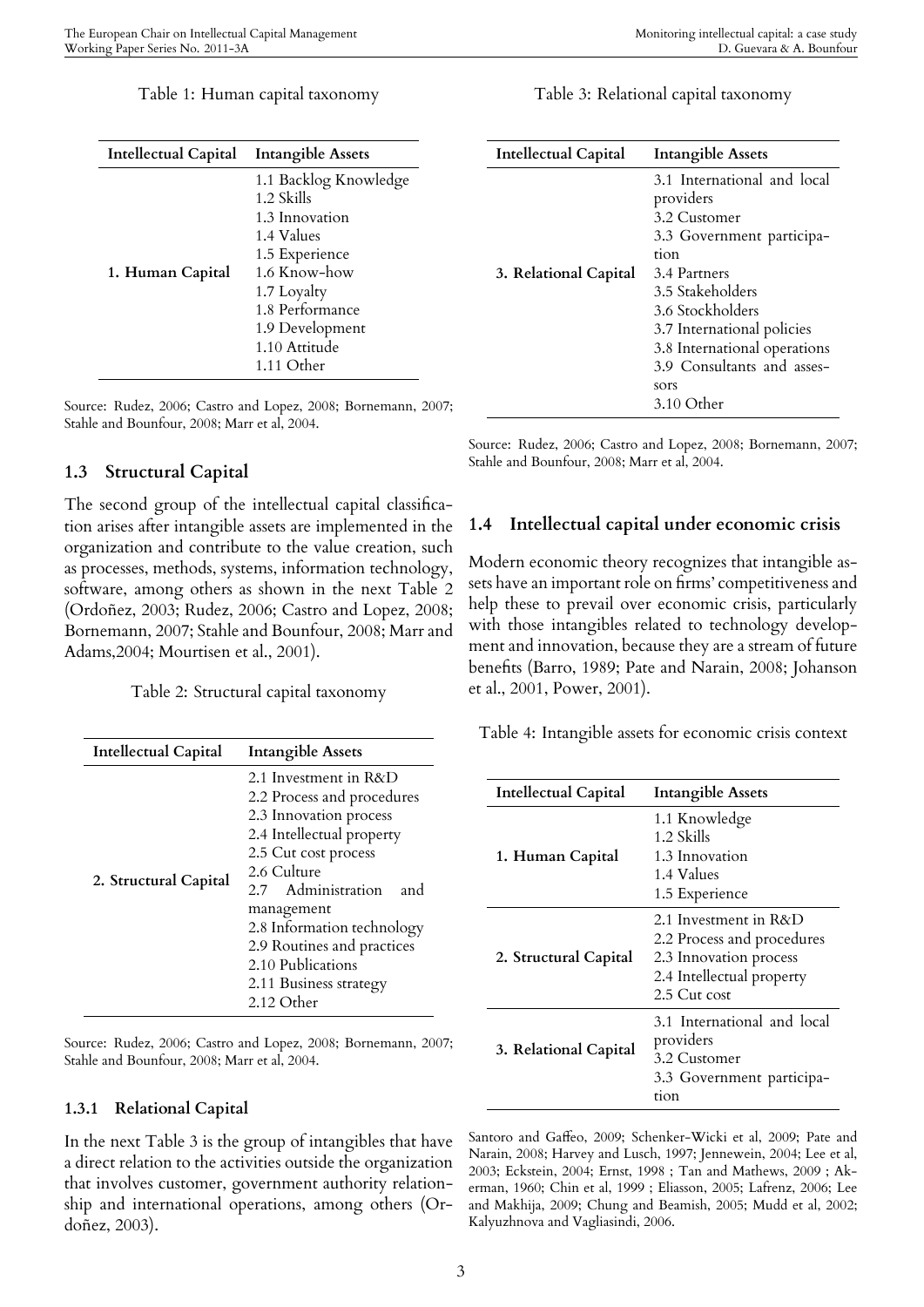During an economic crisis, people from organizations make decisions that change and adapt intangibles to help respond to the critical context (Harvey and Lusch, 1997; Jennewein, 2004, Lee et al., 2003). People make decisions over intangible assets that are part of the human, structural and relational capital and those intangibles that become relevant during an adverse context are enlisted in the next Table 4, where the three groups and their content are from the previous tables:

## **1.5 Intangibles as accounting concept**

As described previously, the concept of asset is more related to accounting terminology (Lev, 2001). Due to the purpose of this research, Table 5 enlists some expenditures form the accountability list and groups these in the general intellectual capital taxonomy. However, only those that have a direct relationship to intangibles are listed but, because of the quality of information coming from the research case study, the expenditures related to human capital are considered only in terms of personnel headcount (number of active employees within the organization).

|  | Table 5: Expenditures on intangibles |  |
|--|--------------------------------------|--|
|  |                                      |  |

| <b>Intellectual Capital</b> | <b>Intangible Assets</b>                                                                                                                                                                                                                        |
|-----------------------------|-------------------------------------------------------------------------------------------------------------------------------------------------------------------------------------------------------------------------------------------------|
| 1. Relational Capital       | 1. Meetings<br>2. Expos and Conferences<br>3. Travel Expenditures<br>4. Marketing and Promotion<br>5. Assessors and Consultants<br>6. Inscription to Public Bids<br>7. Clubs and Associations<br>Fees<br>8. Technical Assistance for<br>Imports |
| 2. Structural Capital       | 1. Non-Deductive Expendi-<br>tures<br>2. Variable Expenditures<br>3. Services and Taxes Related<br>to the Product<br>4. Telephone and Computer<br>5. Rent of Special Equipment                                                                  |

## **2 Research Question**

The research problem this investigation addresses is: to identify, using descriptive methods such as case study (Creswell, 2011), how the decision makers of an organization are making their decision on intangibles in order to enable them to change their behavior to help the organization better respond to an economic crisis context.

In the reviewed relevant literature, it was found that during an economic crisis organizations such as businesses or enterprises, the people inside them sometimes behave and make decisions differently than in other context such as previously to the crisis and this affects the "process" intangible asset (Santella et al. 2009; Pressman, 2011).

So, to monitor the intangible assets during the crisis, the research question is stated as follows:

## **What is the performance of intangible assets from the enterprise's intellectual capital during an economic crisis context?**

To clarify the intangibles trends and organization priority on them and also to have a broad perspective and answer to the research question, there are three additional complementary questions as follows:

- **Q1.** Which intangible assets are relevant during an economic crisis?
- **Q2.** How is the organization spending on intangibles during a downturn?
- **Q3.** How are managers making decisions during the economic crisis and recessions to influence on intangible assets?

## **2.1 Theoretical assumptions**

*Q1. Which intangible assets are relevant during an economic crisis?*

Intangibles related to human capital should remain secure inside the organization. (Harvey and Lusch, 1997; Schenker-Wicki at al., 2009; Eliasson, 2005; Heylen and Pozzi, 2007).

Intangibles associated to relational capital have relevance due to the need of the organization to access public economic resources and promote laws and economic rules to facilitate the commerce and reactive local economy (Chin et al., 1999; Ernst, 1998). Intangibles from structural capital should focus on activities that create differentiators and innovations to the current portfolio of products and services, while coming from R&D activities and cost-out projects (Tan and Mathews, 2009; Pate and Narain, 2008; Moore, 2009).

## *Q2. How is the organization spending on intangibles during a downturn?*

Assumption: In the reviewed relevant literature, those organizations that experienced a downturn tended to cut the majority of costs that are not directly related to the value generation such as organization imaging or other non-productive activities. Additionally, organizations spend only on activities that reinforce competitive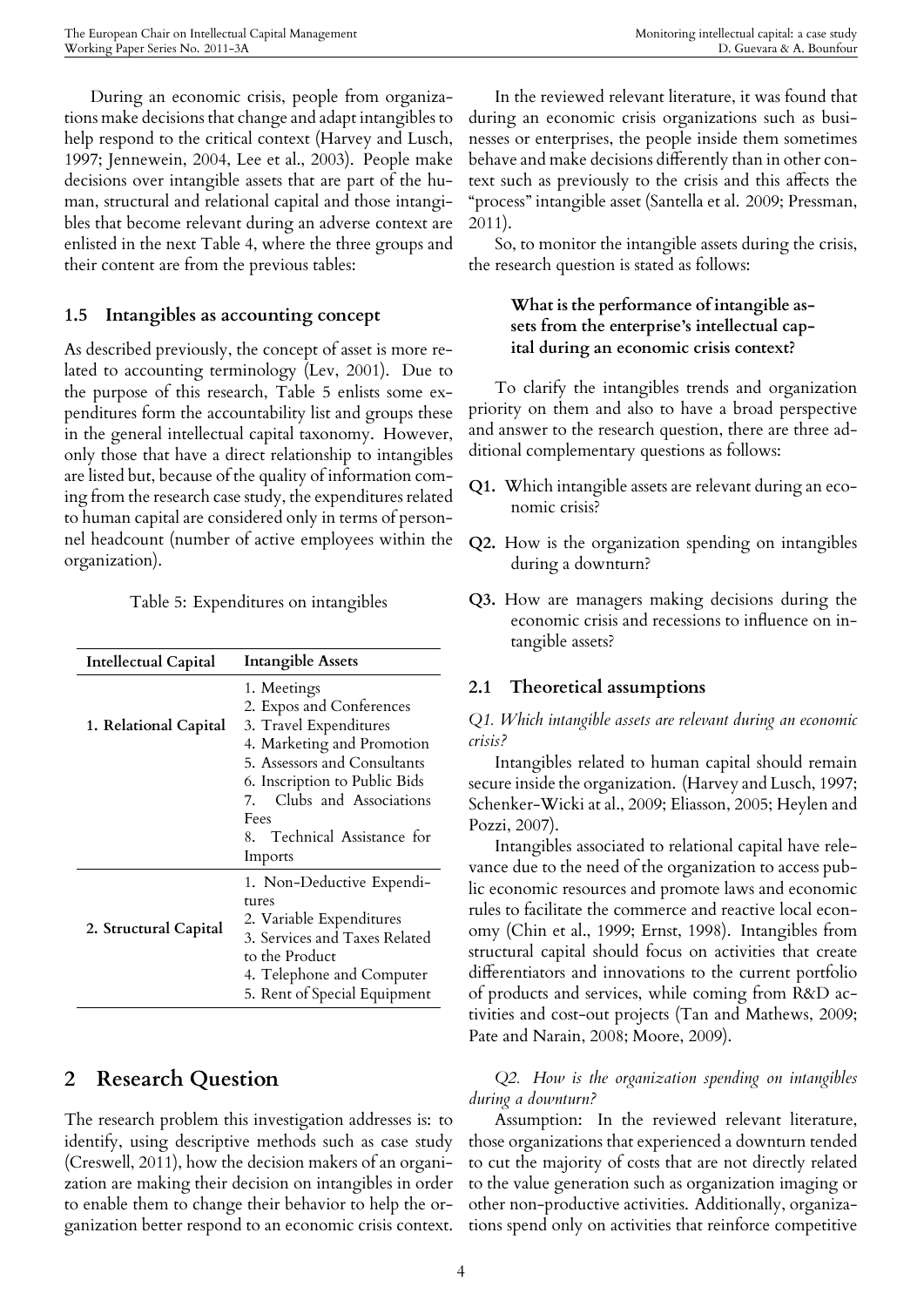advantages. The business focuses on high profit products and services while eliminating those with low revenue or those with a longer-term profitability (Lafrenz, 2006; Blausten, 2009).

## *Q3. How are managers making decisions during the economic crisis and recession to influence on intangible assets?*

Assumption: The relevant literature around decision-making during economic crisis mentions that organizations' decision-makers put together conclusions faster than at ordinary times and the decisions are based primarily on their instinct and experience. This means that during expansion or growth time, decision-makers have more time to analyze the situation and choose considering the majority of information and data available (Bonn and Rundle-Thiele, 2007; Sayegh et al., 2004; Lee et al., 2008; Santella et al., 2009).

## **2.2 Methodology**

As described on the relevant literature, the case study is considered as a research strategy to the investigation's aim (Yin, 1981). Also and per Yin (1981), the case study could provide the required answers while using qualitative and quantitative evidence. This research uses the method of case study as a research strategy, and also the research question considers both evidences to handle relevant data (qualitative and quantitative).

In the next Figure 3, there is a graphical representation of the methodology used in this research to get the answers to the established questions. As mentioned previously, the strategy used was the case study and the information gathered was qualitative and quantitative. This information is analyzed individually per intangible of the organization in order to clarify its behavior during the economic crisis and its contribution to the organization to respond to the crisis.

Figure 3: Research methodology



## **2.3 Quantitative Analysis**

The quantitative data used for this research to identify how the organization is investing on intangibles during an economic crisis is primarily the account expenditures. In order to have a framework to identify the crisis phase of Akerman's business cycle, the sales are employed to represent the firm's economic cycle as described next.

- **Sales:** The total sales of the product manufactured in the organization case study are reported in thousands of US Dollars gathered in a monthly basis. This information came from the marketing databases and started as of January 2005 until May 2010.
- **Expenditures:** The information was collected in thousands of US Dollars on a monthly basis during the same time frame as of January 2005 until May 2010. The expenditures were considered from the accounting databases and accordingly to the intellectual capital group of intangibles expenditures described previously.

The information gathered was analyzed primarily using Polynomial approach as described next.

During this research, the next statistical tools were used to identify those intangible assets that are relevant during the crisis context: F-Test, T-Test, ANNOVA and Pearson correlation, but due to the poor quality of the results, the insufficient amount of data and the highly dispersed data series, they were not considered in this analysis. However, the polynomial analysis was considered because it changes the data series into  $f(x)$  equation that was compared using mathematical functions (such as the integer) to calculate the surface under the curve. In the next Figure 4 is the representation of the sales of the organization as an  $f(x)$  expression and also there are marked the Akerman phases of the economic cycle.

The equation  $f(x)$  per intangible expenditure and for the sales is obtained after considering the 16 data samples of Phase 6; this refers to the 16 months between January 2009 and April 2010. To make a consistent comparison, the Phase 3 of the economic cycle and its respective polynomial equations also consider the same amount of samples as the last 16 months of growth from February 2007 to May 2008.

Figure 4: Business case study business cycle

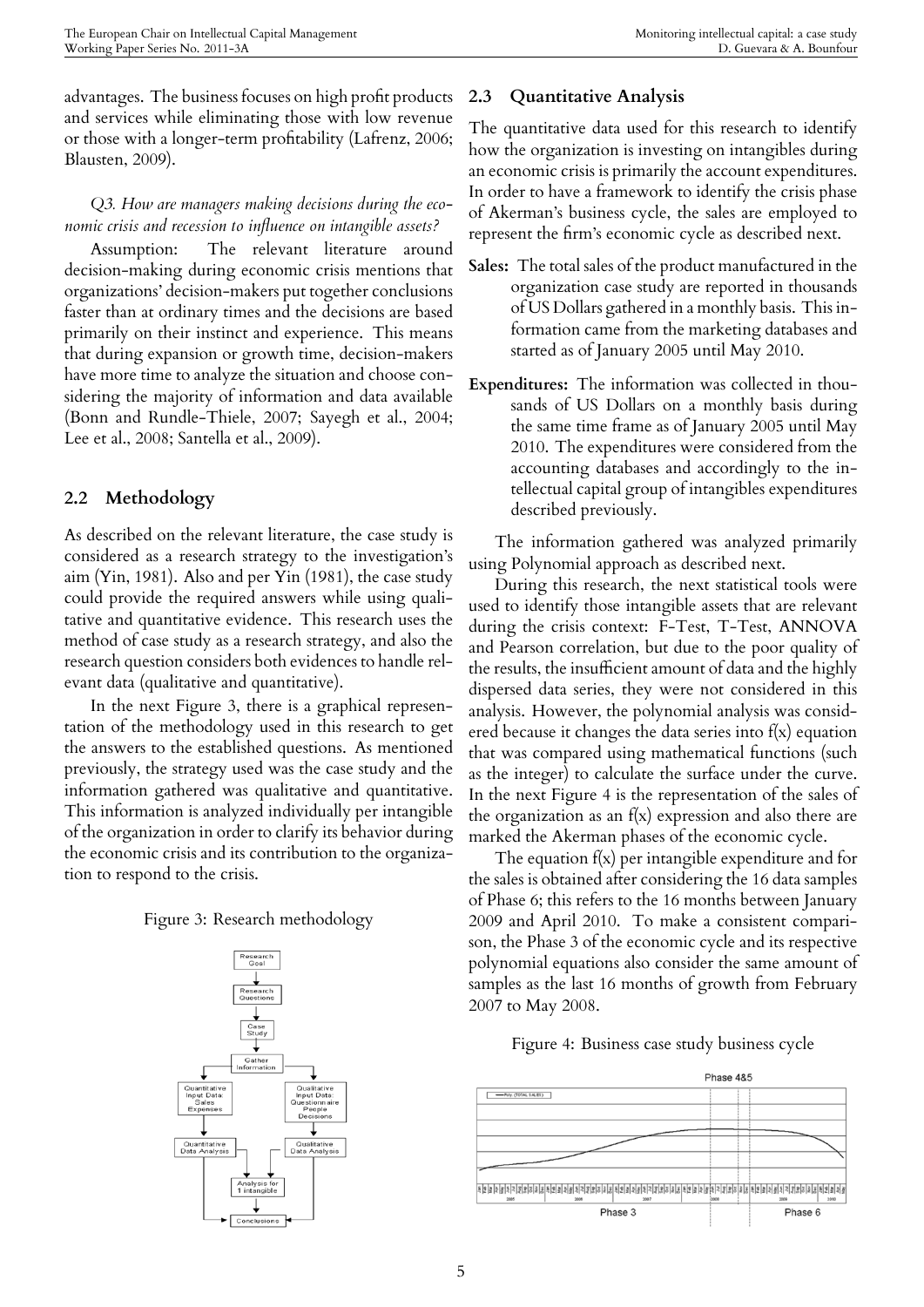Then and per expenditure data series a polynomial equation is calculated and compared between phases. This means that expenditure 1 at Phase 3 is compared only to expenditure 1 at Phase 6 and so on.

The relevance per expenditures is obtained after making the subtraction of the Integral calculations corresponding to the Phase 3 minus those of Phase 6.

## **2.4 Qualitative Analysis**

After reviewing relevant literature about ground theory and qualitative research (Glaser and Strauss, 2009) the qualitative part required interactions with people to interpret their experience and comments that were verbally expressed. So, this was considered as social research (Glaser and Strauss, 2009; Burck, 2005).

- **Interviewed Employees:** The interviews were performed on a monthly basis from September 2008 to April 2010, individually and in a period of time of 30 to 60 minutes, depending on people's availability and the amount of information to be shared. The conversations were performed on a relaxed environment and under a colloquial language. The interviewed people were primarily those regarded as key respondents. It was necessary to build a trusted environment in order to allow them to share as much information as possible (Carlson et al., 1995)
- **Applied Questions:** Before applying the questions, the incumbents were introduced with the research goal and the analysis of the previous month. Also, they were informed about the partial results regarding the quantitative analysis. Then the set of questions was applied looking to match the intangible assets identified in the theoretical framework. For example, if the decision-maker talked about changing such process to see the new performance and the way it contributes to the value generation, then this was considered as a matching to the intangible asset of Process and Procedure.

## **3 Research case study**

In order to address the answers to the research questions, the case study is based on an organization located in Mexico that it is not exempt of the international financial crisis due to its natural market relationship to the USA.

The organization is experiencing a slope-down of its own business economy. Previously, the enterprise was however experiencing an impressive growth that allowed it to expand its operations internationally and also to expand its portfolio of products and services. This case

study is narrowed to a business organized as follows: one business director, five managers, and more than 20 employees distributed among the different management areas. During this research, the interviews were conducted with the business director, five managers and two employees. These last two were considered only as reference of the decisions made.

## **3.1 Research case study analysis**

## **3.1.1 Quantitative data for human capital**

The information considered and gathered for this part of the analysis includes the following elements:

- **Headcount of the area:** this concept means total amount of people working in the area, to consider the complete human capital of the organization. With this, any lay-off could be accounted for.
- **Personnel certified on core competences:** to identify the additional value contribution of employees to their functions after achieving their certification of performance on their competence.
- **Years of experience in the organization:** to consider the knowledge, experience and people backlog.
- **Scholar level from the people:** considering bachelor as baseline.

So, the case study had the following performance described in the next Figure 5. In this figure is shown how the organization made some headcount reductions in order to reshape it and be more agile to respond to the economic crisis.

Figure 5: Human Capital quantitative analysis



It is relevant to mention that after cutting the personnel, the organization remains with a similar amount of experienced people and those "less" experienced are removed from the organization. This is because, prior to the crisis, 58% of people had less than 5 years, while during the layoff they represented the 75% of the removed personnel in order to let the organization have this type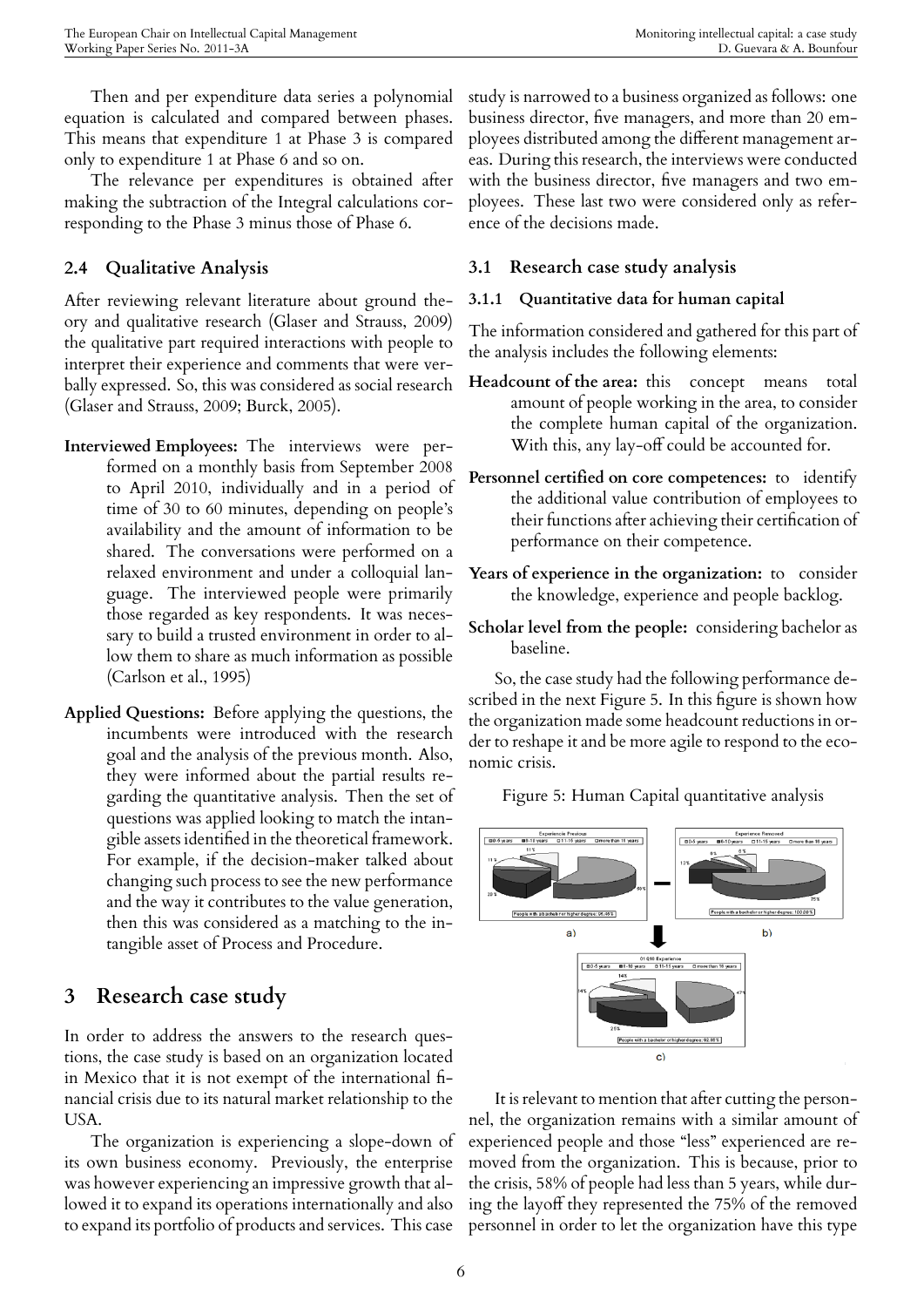of personnel amont to 47%. Meanwhile the most experienced personnel represented formerly the 11% and then they added to 14%.; during the headcount reduction, they only represented the 6% of the removed employees.

## **3.1.2 Qualitative data for human capital**

As described previously, the information considered for this part came from the interviews conducted on a regular basis. In the next Table 6, there are the decisions matching to the intangibles related to human capital, but the organization's decision makers considered not only those found for the economic crisis context but also to the general context taxonomy.

Based on the highest amount of matching provided by the decision makers during the interviews, it can be affirmed that the organization is concentrating their efforts on those assets related to employees' knowledge, skills, innovation and experience; all of them from the economic crisis taxonomy, but the organization is also concentrating on other intangibles from the general taxonomy such as know-how and employee performance.

### Table 6: Human capital matching

Note: 1.1 to 1.5 are for the crisis context

| <b>Intangible Assets</b> | Matchings         |
|--------------------------|-------------------|
| 1.1 Backlog Knowledge    | 3                 |
| 1.2 Skills               | 4                 |
| 1.3 Innovation           | 2                 |
| <b>1.4 Values</b>        |                   |
| 1.5 Experience           | 1                 |
| 1.6 Know-how             | 4                 |
| 1.7 Loyalty              | $\mathbf{\Omega}$ |
| 1.8 Performance          | 1                 |
| 1.9 Development          |                   |
| 1.10 Attitude            | 0                 |
| 1.11 Other               |                   |

## **3.1.3 Quantitative data for structural capital**

As mentioned previously, the information used to this analysis is the  $f(x)$  per expenditure the organization made during the growth and recession phases of its economic cycle. In the next Table 7 are the results of the integral subtraction per expenditure and after comparing Phase 3 to Phase 6. Moreover, in Figure 6 the graphical interpretation of such operation is presented.

As shown on Figure 6, the organization is expending more on Non-deductive Expenditure assets during the crisis phase. This concept is related to activities that are not tax deductible expenditures that providers do not facilitate a fiscal invoice according to Mexican fiscal laws, for example: taxi receipts, tips, or expenses while abroad.

## Figure 6: Structural capital f(x) representations



## **3.1.4 Qualitative data for structural capital**

Table 8 enlists those matchings that decision makers made during the interviews. Similar to the human capital group, those intangibles belonging to the general taxonomy are included because the interviewed people considered some of them as part of the relevant activities to respond to the crisis.

From this table, the intangibles with more activity during the crisis phase are R&D, Process and Procedures, Innovation and Cut- Cost Process, but also the intangibles such as Administration Management, Routines and Practices, and Business Strategy became relevant while these last belong to the general taxonomy of this group of the intellectual capital.

| Structural Capital                           |        |                                                 |           |                 |
|----------------------------------------------|--------|-------------------------------------------------|-----------|-----------------|
| Intangible Expenses                          |        | Phase 3 Surface Phase 6 Surface Surface between |           | Results         |
| 1. Non-deductible expenses                   | 3.6536 | 6.8708                                          | $-3.2172$ | Significant     |
| 2. Variable expenditures                     | 5.0922 | 1.3002                                          | 3.792     | Not significant |
| 3. Services and taxes related to the product | 3.8273 | 3.5162                                          | 0.3111    | Not significant |
| 4. Telephony and Computer                    | 9.1265 | 4.1897                                          | 4.9368    | Not significant |
| 5. Rent of special equipment                 | 6.9872 | 4.6218                                          | 2.3654    | Not significant |

## Table 7: Structural capital comparisons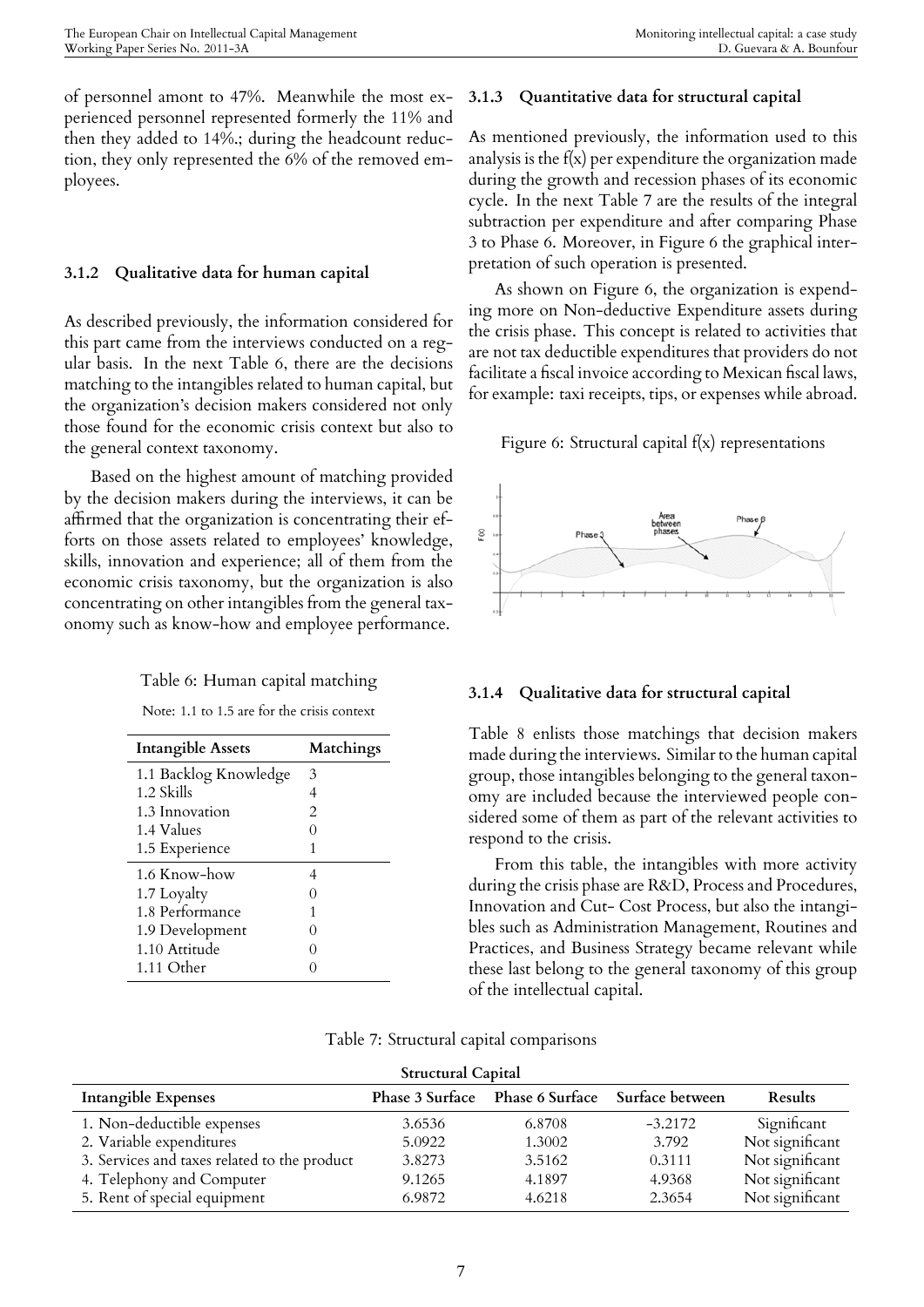#### Table 8: Structural capital matchings

Note: 1.1 to 1.5 are for the crisis context

| <b>Intangible Assets</b>                | Matchings     |
|-----------------------------------------|---------------|
| 2.1 Investment in R&D                   | 1             |
| 2.2 Process and procedures              | 15            |
| 2.3 Innovation process                  | 3             |
| 2.4 Intellectual property               | $\mathcal{O}$ |
| 2.5 Cut cost process                    | 9             |
| 2.6 Culture                             | $\cap$        |
| 2.7 Administration<br>and<br>management | 1             |
| 2.8 Information technology              | 0             |
| 2.9 Routines and practices              | 3             |
| 2.10 Publications                       | $\mathcal{O}$ |
| 2.11 Business strategy                  |               |
| 2.12 Other                              |               |

#### **3.1.5 Qualitative data for relational capital**

The group of expenditures related to structural capital has a characteristic behavior during the economic crisis as described in the next Table 9. Here those expenditures that were relevant during Phase 6 after comparing to its respective Phase 3 are enlisted.

The expenditures related to Expos and Conferences, Inscriptions to Public Bids and Technical Assistance for Imports are the expenditures more relevant or significant during the crisis context. Meaning that for this research case study, the focus on intangibles is related to customer relationship and its respective interactions.

#### **3.1.6 Qualitative data for relational capital**

In the next Table 10 are shown the matchings provided by the decision makers around relational capital. In this item the decision applied not only to those identified as part of the economic crisis taxonomy, but also to those intangibles that are part of the general situation of the organization.

#### Table 10: Relational capital matchings

Note: 3.1 to 3.3 are for the crisis context

| <b>Intangible Assets</b>                 | Matchings     |
|------------------------------------------|---------------|
| 3.1 International and local<br>providers | 2.            |
| 3.2 Customer                             | 1             |
| 3.3 Government participa-<br>tion        | 7             |
| 3.4 Partners                             | 1             |
| 3.5 Stakeholders                         |               |
| 3.6 Stockholders                         |               |
| 3.7 International policies               | $\mathcal{O}$ |
| 3.8 International operations             | $\Omega$      |
| 3.9 Consultants and asses-<br>sors       | 1             |
| $3.10$ Other                             |               |

The relationship with local and international providers, government related activities and the relationship to customers are the decision to intangibles more relevant during the crisis phase and recession. Moreover, the relation to Consultants and Assessors intangible asset was relevant as well.

### **3.2 Monitor Relevant Intangible**

The objective of the performance monitor of each of the intangible assets is to clarify its behavior. The asset of the process of quoting and pricing the product has a direct consequence on the hit-rate and win-rate indicators of the organization, that is to say the organization sales.

The process of pricing was picked because it is related to process and procedures of the structural capital group; and this intangible is the most relevant considered by the decision makers. In the next Figure 7 there is the pricing and bidding process, where the hit-rate and win-rate are considered. The hit-rate expresses the ratio between the quotations submitted respect to those accepted by customers, while the win-rate depicts the ra-

Table 9: Relational capital comparisons

| <b>Relational Capital</b>           |                 |                 |                 |                 |
|-------------------------------------|-----------------|-----------------|-----------------|-----------------|
| Intangible Expenses                 | Phase 3 Surface | Phase 6 Surface | Surface between | Results         |
| 1. Meetings                         | 5.2958          | 4.5334          | 0.7624          | Not significant |
| 2. Expos and Conferences            | 5.1             | 6.1766          | $-1.0766$       | Significant     |
| 3. Travel Expenditures              | 5.1698          | 1.4062          | 3.7636          | Not significant |
| 4. Marketing and Promotion          | 4.4535          | 1.4057          | 3.0478          | Not significant |
| 5. Assessors and Consultants        | 2.2894          | 1.5606          | 0.7288          | Not significant |
| 6. Inscription to Public Bids       | 3.6474          | 4.0251          | $-0.3777$       | Significant     |
| 7. Clubs and Associations Fees      | 2.7416          | 1.6727          | 1.0689          | Not significant |
| 8. Technical Assistance for Imports | 0.3848          | 1.3756          | $-0.9908$       | Significant     |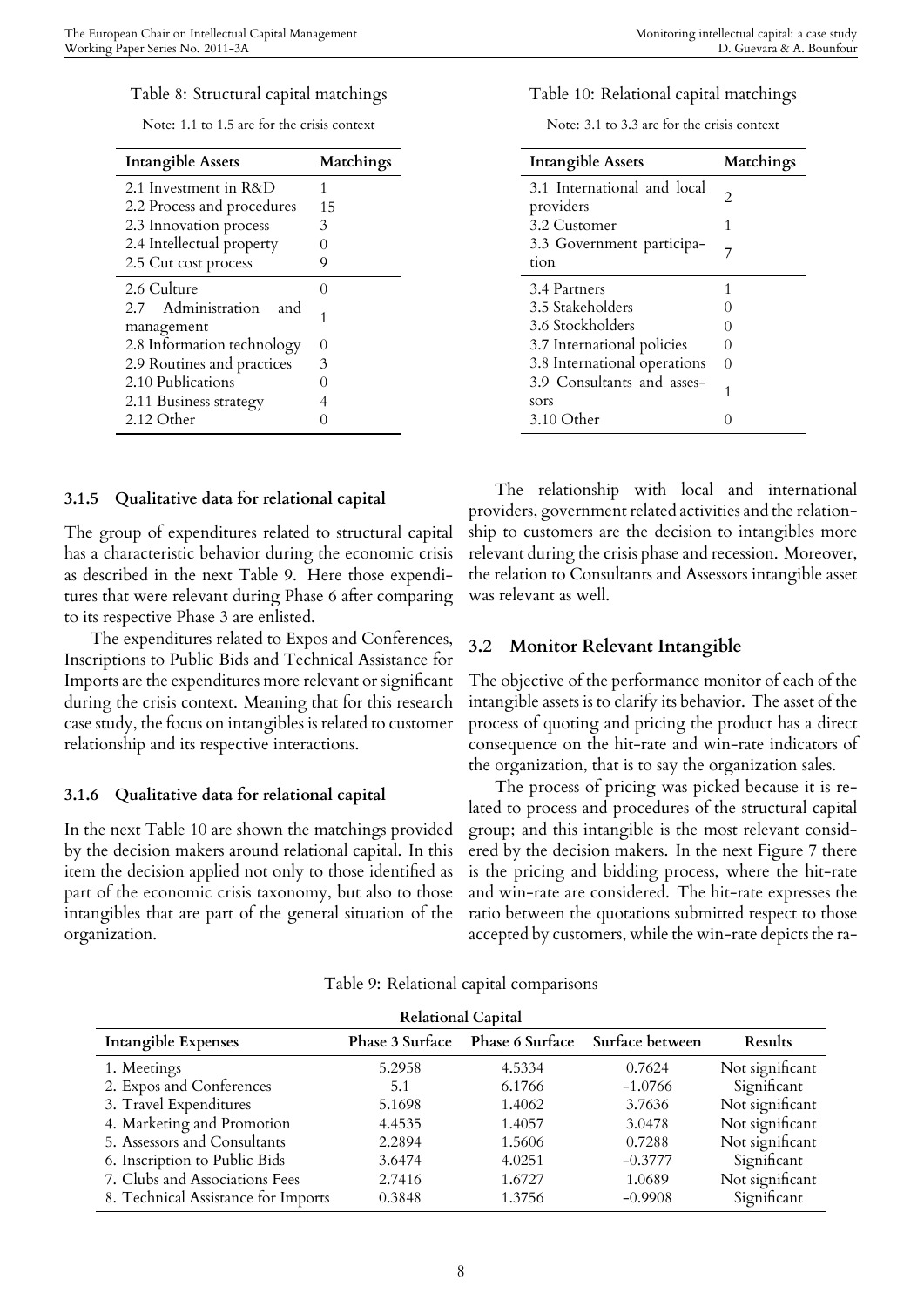tio between the quotations accepted in respect to those accepted by customers that ends in a purchase order.

Figure 7: Pricing process



After asking to the decision-makers about this relevant process, the decision they made are shown in the next Figure 8. It considers the improved performance of the intangible after the recession phase of the complete cycle.

More decisions on this asset of Process and Procedure had a consequence of better performance on the hit-rate and win-rate; providing more opportunities to get more value from customers while having additional chances to sale more.

## **3.3 Research case study intangible assets**

After reviewing those intangible assets that are relevant for this research's case study, in order to answer the research questions, the next Table 11 considers those intangibles that were found relevant after the two analyses as of quantitative and qualitative for the research case study.

Also, Table 11 shows those intangibles that represented more expenses for the organization during the recession part, after comparing this phase to the growth phase of the Akerman business cycle. There are also shown those intangibles that are becoming relevant for the organization but after the decision makers made their decisions. This people are trying to find the best answer to respond to the critical situation. But they are considering all the intangibles available, regardless if they are part of those belonging to the economic crisis or the general context.

Figure 8: Win-rate and hit-rate performance



|                             | Intellectual Capital for Case Study Economic Crisis                                                    |                                                                                                                                                                                                                                       |  |
|-----------------------------|--------------------------------------------------------------------------------------------------------|---------------------------------------------------------------------------------------------------------------------------------------------------------------------------------------------------------------------------------------|--|
| <b>Intellectual Capital</b> | Quantitative                                                                                           | Qualitative                                                                                                                                                                                                                           |  |
|                             | Intangible assets investment                                                                           | Relevant intangible assets                                                                                                                                                                                                            |  |
| 1. Human Capital            | 1.1. Headcount                                                                                         | 1.1. Knowledge<br>1.2. Skills<br>1.3. Innovation<br>1.4. Know-how<br>1.5. Performance                                                                                                                                                 |  |
| 2. Structural Capital       | 2.1. Non-deductive expenditures                                                                        | 2.1. R&D & Technology<br>2.2. Process & Procedures<br>2.3. Innovation as a Process<br>2.4. Cost Reduction<br>2.5. Information Technology<br>2.6. Administration and Management<br>2.7. Routines & Practices<br>2.8. Business Strategy |  |
| 3. Relational Capital       | 3.1. Expos and Conferences<br>3.2. Inscription to Public Bids<br>3.3. Technical Assistance for Imports | 3.1. Local Providers<br>3.2. International Providers<br>3.3. Customers                                                                                                                                                                |  |

Table 11: Intellectual capital for the research case study

| ٠                  |
|--------------------|
|                    |
| f<br>۰.<br>۰.<br>۹ |
|                    |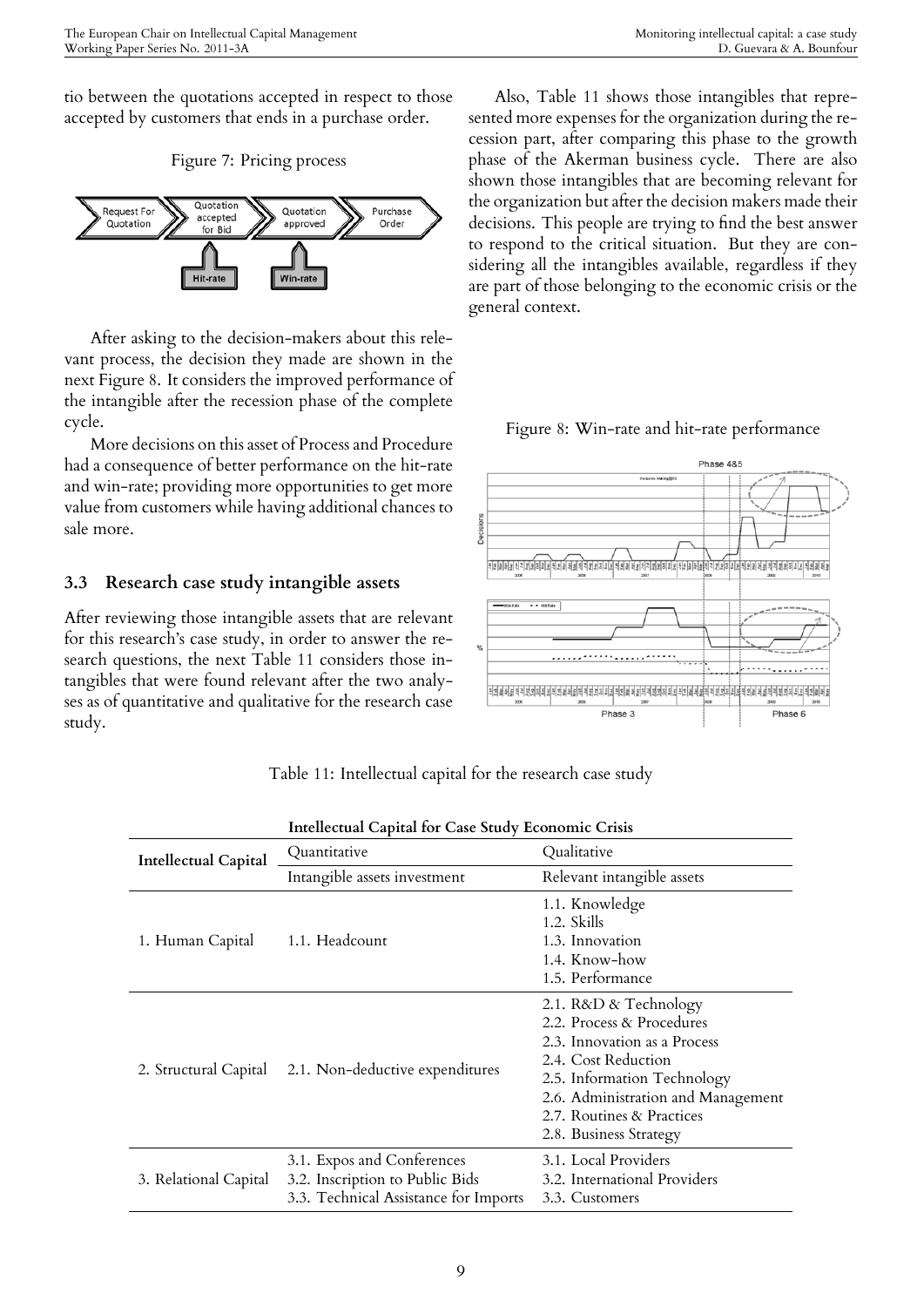## **4 Conclusion**

The present research provided a set of intangible assets that "behaves" according to the context they are in. If the organization is crossing the growth phase of the business cycle, some of the intangibles have precedence over the others and are more influenced by decision makers than during the growth period. But, if the context changes into and adverse phase such as an economic crisis, then the intangibles behave differently: in some cases those that were relevant during the growth phase would be passive or inactive on the crisis phase, meanwhile others that were not relevant, change to a critical position that try to help to the organization to respond to the critical situation.

So, the intangibles behaves depending on the information and characteristics of the decision makers, but always the intangibles are updated to help the organization to end the recession and start a new growth period as soon as possible.

## **5 References**

Akerman, J. (1949) "Structural Limits in Economic Development". Lecture in the University of Amsterdam, Faculty of Economics.

Akerman, J. (1960) "Estructuras y Ciclos Económicos". E. Aguilar. 1st Edition. Madrid.

Andriessen, D. (2004) "Making Sense of Intellectual capital. Designing a Method for the Valuation of Intangibles". Ed. Elsevier.

Barro, R. (1989) "Modern Business Cycle Theory". Ed. Harvard University Press. 1st edition.

Blausten, P. (2009) "Can Authentic Leadership Survive the Downturn?", *Business Strategy Review*, London Business School, Pp 84-87.

Bonn, I. and Rundle-Thiele, S. (2007) "Do or Die- Strategic Decision-Making Following a Shock Event". *Tourism Management*. Vol. 28, Pp. 615-620.

Bornemann, M. (2007) "The German guideline for intellectual capital reporting: method and experiences". *Journal of Intellectual Capital*. Vol. 8, No. 4. Pp. 563-576.

Bounfour, A. (2003) "The Management of Intangibles: The Organization's Most Valuable Assets". Routledge.

Burck, C. (2005) "Comparing Qualitative Research Methodologies for Systemic Research: The use of Ground Theory, Discourse Analysis and Narrative Analysis". *Journal of Family Therapy* 27. Pp. 237-262.

Carlson, R., Siegal, H., Falck, R. (1995) "Qualitative Research Methods in Drug Abuse and AIDS Prevention Research: An Overview" included in NIDA Research Monograph 157 "Qualitative Methods in Drug Abuse and HIV Research".

Castro, G. and Lopez, P. (2008) "Intellectual capital in

high-tech firms: The case of Spain". *Journal of Intellectual Capital*, Vol. 9, No 1. Pp. 25-36.

Chin, A., Hooper, P. and Oum, T. H. (1999) "The Impacts of the Asian Economic Crisis on Asian Airlines: Shortrun Responses and Long-run Effects". J*ournal of Air Transport Management* Vol 5. Pp 87-96.

Chung, C. and Beamish, P. (2005) "Investment mode strategy and expatriate strategy during times of economic crisis". The Fox School of business and Management. Pp. 331- 355.

Creswell, J. (2011) "Research Design. Qualitative, Quantitative, and Mixed Methods Approaches". Third Edition.

Dayton, B. (2004) "Managing Crises in the Twenty-First Century". *International Studies Review* 6. Pp 165-194.

Eckstein, C. (2004) "The measurement and recognition of intangible assets: then and now". Accounting Forum. No. 28. Pp. 139-158.

Erixon, L. (2005) "Combining Keynes and Schumpeter. Invar Svennilson's Contribution to the Swedish Growth School and Modern Economics". *Journal of Evolutionary Economics*. Vol. 15. Pp. 187-210.

Erixon, L. (2011) "Development blocks, malinvestment and structural tensions – the Akerman-Dahmén theory of the business cycle". *Journal of Institutional Economics*, 7. Pp. 105- 219.

Eliasson, G. (2005) "The nature of economic change and management in a new knowledge based information economy" *Information Economics and Policy*. No. 17. Pp. 428-456.

Ernst, D. (1998) "Catching-up, crisis and industrial upgrading: Evolutionary aspects of Technological Learning in Korea's Electronics Industry", *Asia Pacific Journal of Management*, Vol. 15, Pp. 247-283.

Glaser, B. and Strauss, F. (2009) "The discovery of Ground Theory: Strategies for Qualitative Research". Renewed from 1965 ed. Library of Congress Catalog No. 66-28314.

Harvey, M. and Lusch, R. (1997) "Protecting the Core Competencies of a Company: Intangible Asset Security". *European Management Journal*. Vol. 15, No. 5. Pp. 370-380.

Heylen, F., and Pozzi, L. (2007) "Crisis and Human Capital Accumulation". *Canadian Journal of Economics*. Vol. 40, Issue 4, Pp. 1261-1285.

Ilmakunnas, P. and Topi, J. (1999) "Microeconomic and Macroecnomic Influences on Entry and Exit of Firms". *Review of Industrial Organizations* 15. Pp. 283-301.

Jennewein, K (2004) "Intellectual Property Management: The role of technology-brands in the appropriation of technology innovation" Chapter III: Intangible assets: characteristics, generation & protection. Physica-Verlag, NY. Pp. 101- 161.

Johanson, U., Martensson, M., and Skoog, M. (2001) "Mobilizing change through the management control of intangibles" *Accounting, Organizations and Society*. No. 26. Pp. 715-733.

Kalyuzhnova, Y. and Vagliasindi, M. (2006) "Capacity